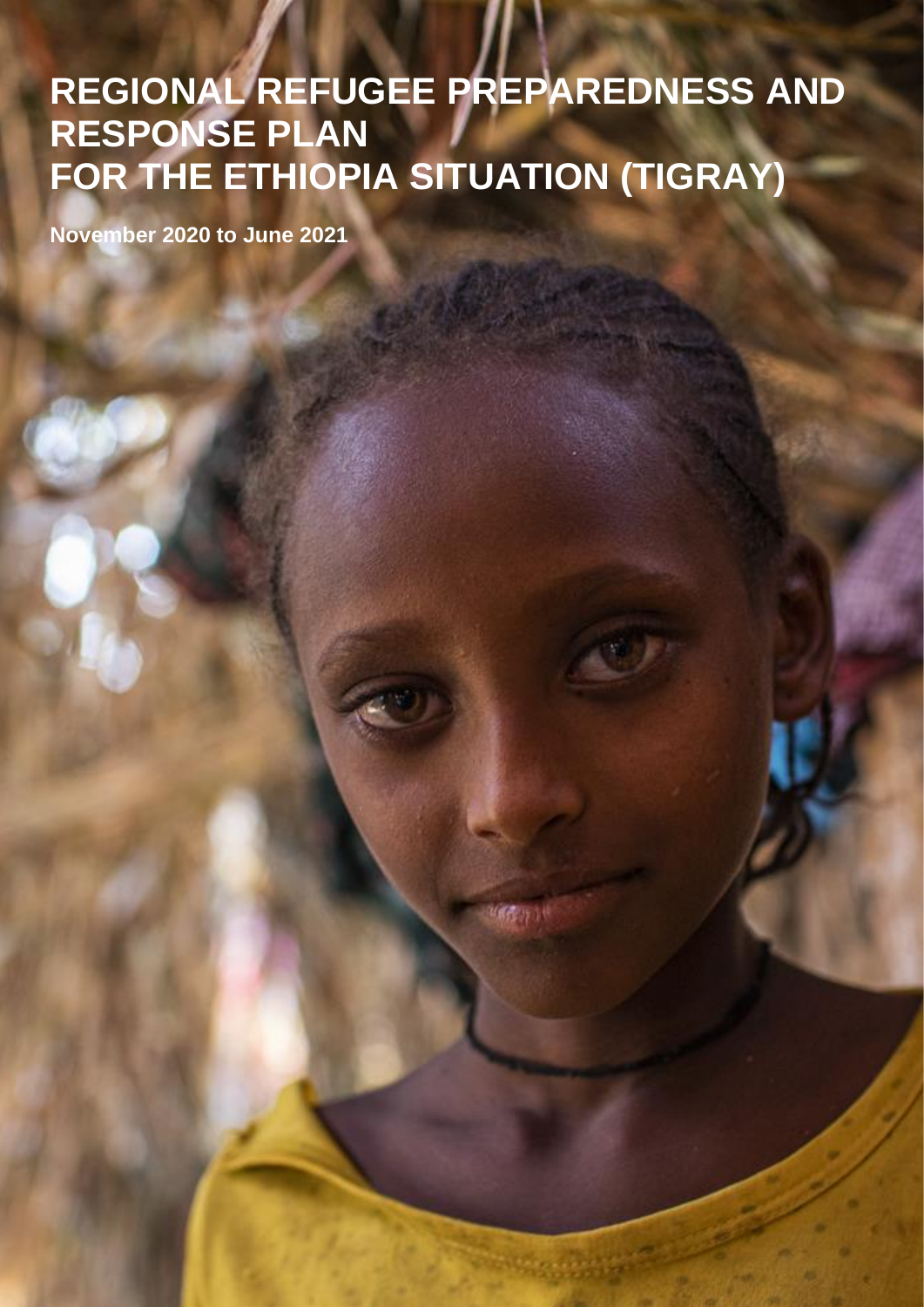#### **Cover photograph:**

"It's hot here but we still play outside. I'm going to the school here and I love learning to read." An Ethiopian refugee girl stands outside her family shelter at Um Rakuba camp in Al Qadarif state, Sudan. © UNHCR/Will Swanson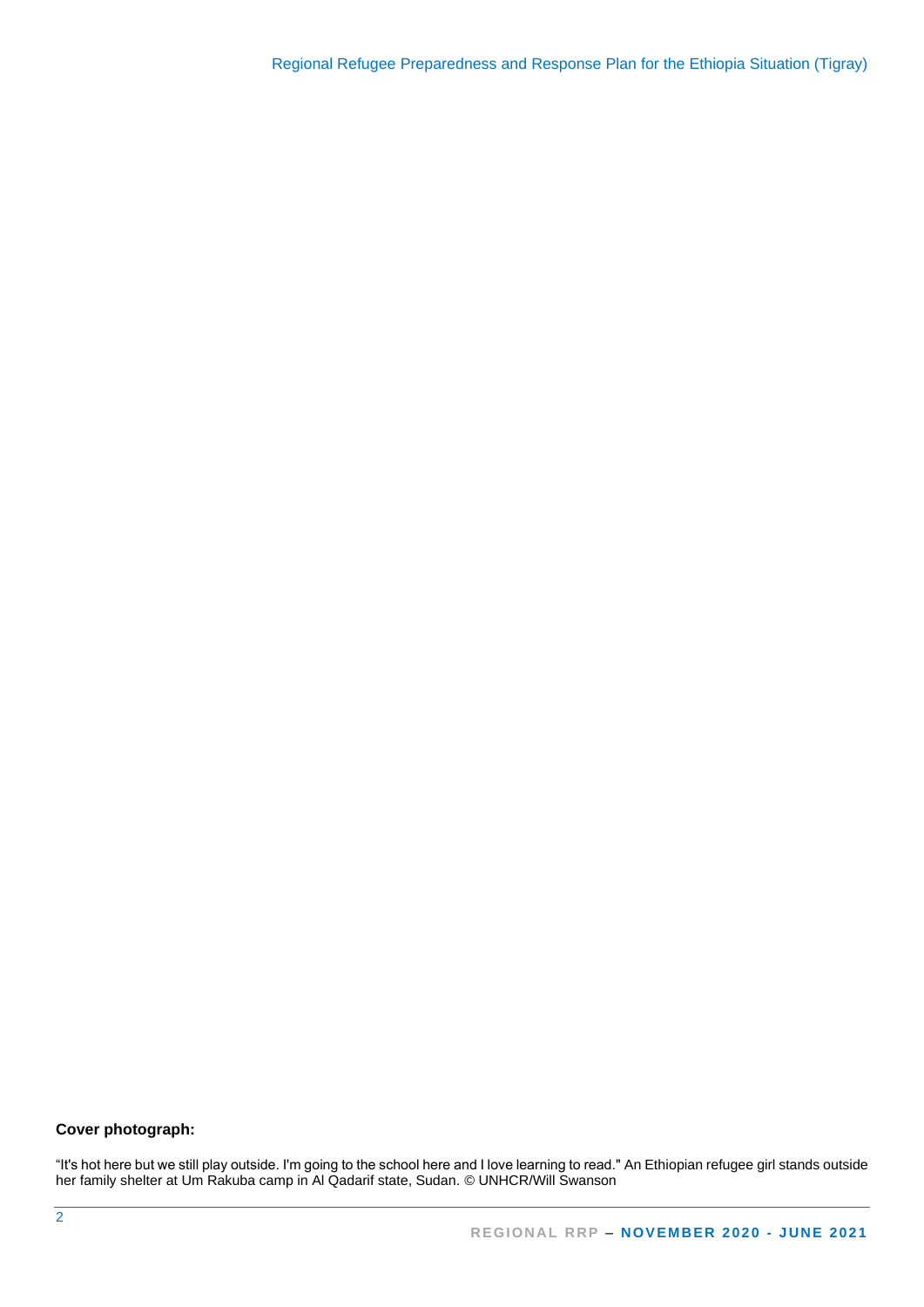# **Contents**

| <b>Overview of Planned Response November 2020 - June 2021</b> | 4  |
|---------------------------------------------------------------|----|
| <b>Regional Overview</b>                                      | 5  |
| <b>Introduction</b>                                           | 5  |
| <b>Inter-agency Response</b>                                  | 6  |
| <b>Beneficiary Population</b>                                 | 7  |
| <b>Regional Protection and Population Needs</b>               | 8  |
| <b>Regional Response Strategy and Priorities</b>              | 9  |
| <b>Regional Protection Framework</b>                          | 9  |
| <b>Strengthening Livelihoods and Resilience</b>               | 12 |
| <b>Host Communities</b>                                       | 12 |
| <b>Coordination</b>                                           | 13 |
| <b>Regional Financial Requirements</b>                        | 14 |
| <b>By Country and Type</b>                                    | 14 |
| <b>By Sector and Type</b>                                     | 15 |
| <b>By Agency and Country</b>                                  | 15 |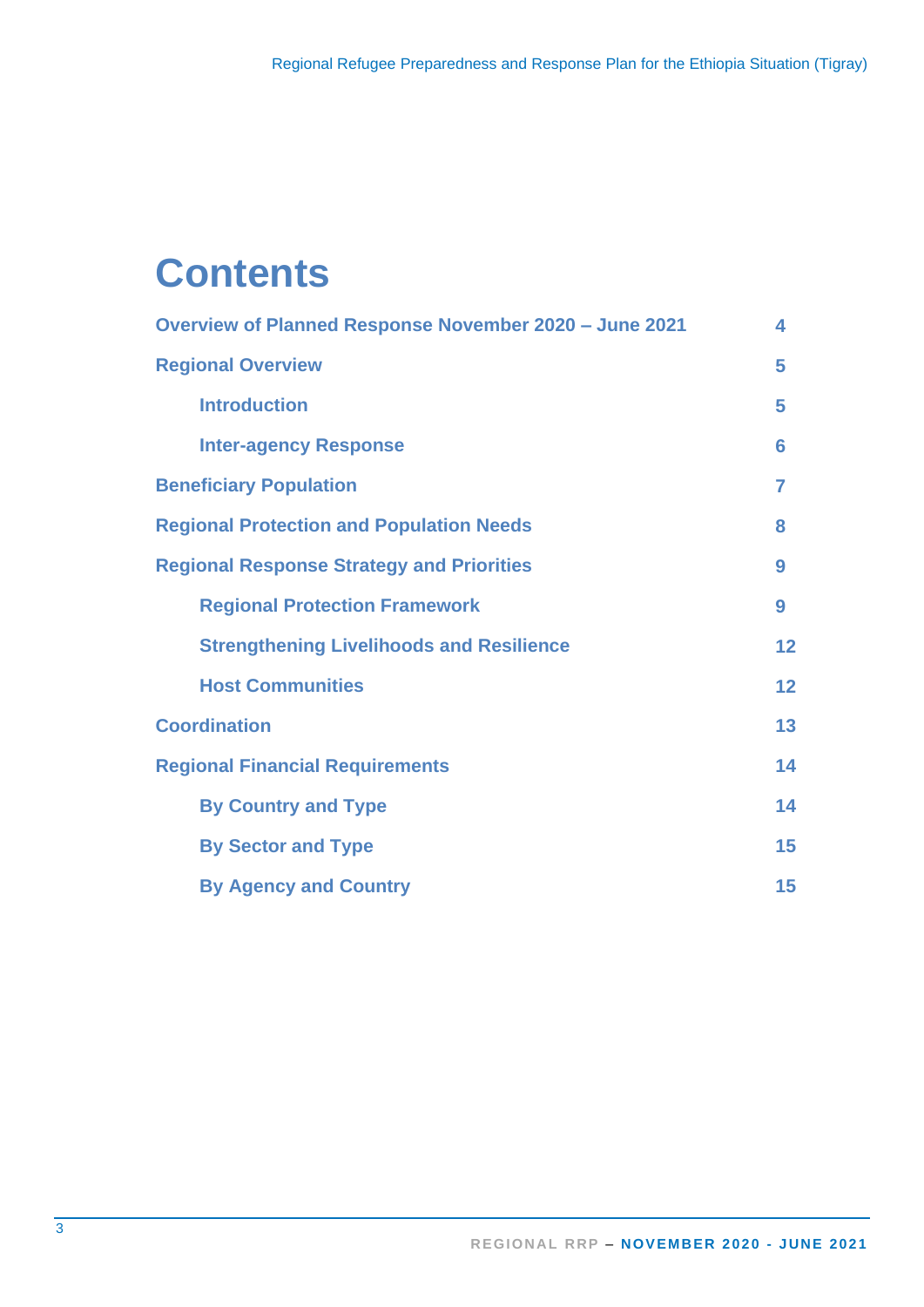#### **PLANNED RESPONSE**

### **115,000** PROJECTED REFUGEE POPULATION BY JUNE 2021

### **US\$ 155.7M 30** REQUIREMENTS FOR PARTNERS INVOLVED NOV 2020 TO JUNE 2021



*\*Population planning figures include response plan figures for Sudan, and contingency planning figures for Eritrea and* 



*The Sudan requirements include USD 6 million for UNHCR's initial response in 2020 that were not included in the Sudan countrylevel Nov 2020 – Jun 2021 Emergency Refugee Response Plan.*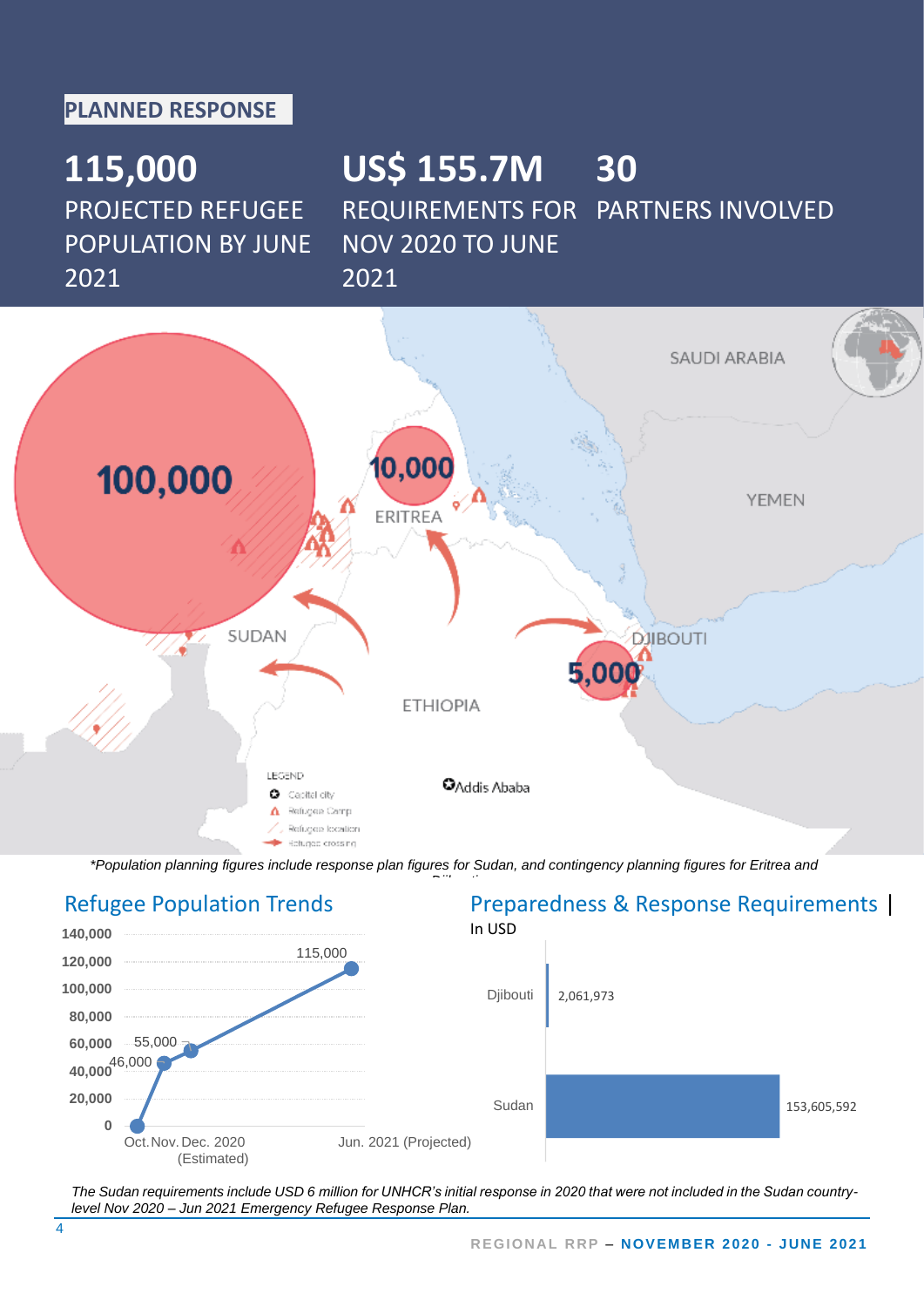## Regional Overview

### **Introduction**

The Regional Refugee Preparedness and Response Plan addresses the new refugee emergency triggered as a result of the crisis in the Tigray region of Ethiopia.

After several months of growing political tensions, the situation in Tigray escalated on 4 November when the Office of the Ethiopian Prime Minister Abiy Ahmed accused the Tigray People's Liberation Front (TPLF) of an unprovoked attack on the Ethiopian National Defence Forces (ENDF) Northern Command. In response the Prime Minister announced a military offensive, termed a *Rule of Law Operation*, against the TPLF in Tigray. A six months state of emergency was declared, and electricity, telephone and internet services were subsequently shut down in the Tigray region. On 28 November, the Government of Ethiopia declared the military operations in Tigray to be over. However, armed clashes and violence have continued to be reported.

Prior to the crisis, the population in the Tigray region of Ethiopia included some 96,000 registered Eritrean refugees, approximately 100,000 Ethiopian internally displaced persons (IDPs), and some 500,000 people dependent on food relief assistance. In addition, 1 million people received safety net assistance.

The conflict in the Tigray region in Ethiopia has led to immediate and large-scale forced displacement across the border into East Sudan. The refugee influx to East Sudan started on 9 November with 146 Ethiopians arriving through two border entry points. Since then the movement dramatically increased with thousands of refugees crossing into Kassala and Gedaref States. In an effort to prevent further escalation of the conflict, the African Union and several other third parties have offered mediation. There has been continued strong



*Ethiopian refugees, fleeing clashes in the country's northern Tigray region, cross the border into Hamdayet, Sudan, over the Tekeze river. © UNHCR/Hazim Elhag*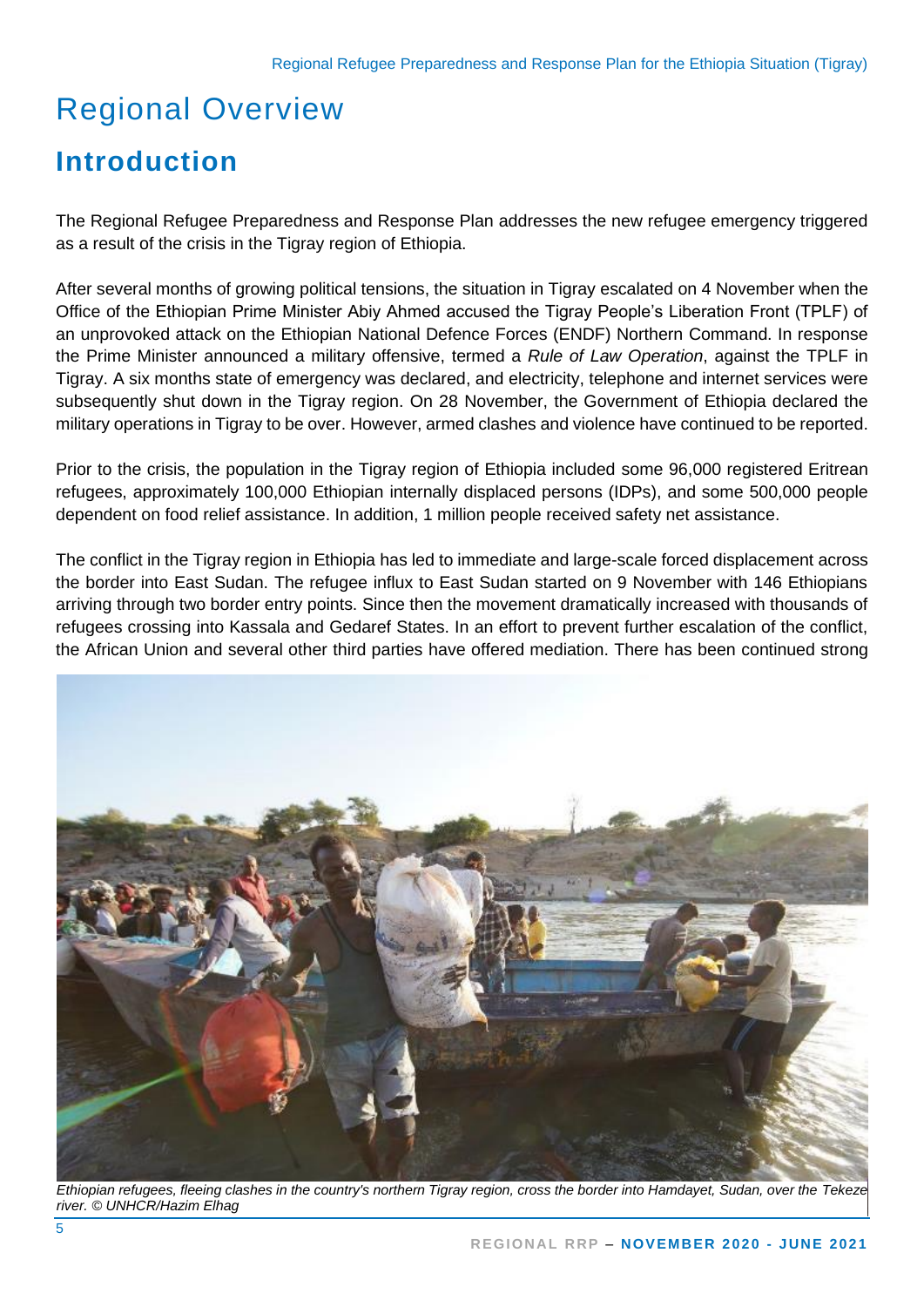#### Regional Refugee Preparedness and Response Plan for the Ethiopia Situation (Tigray)

advocacy by the UN system with the highest levels of the Ethiopian Government to seek unhindered and safe humanitarian access to refugees and other populations in need. An agreement was signed at the end of November 2020 between the UN and the Government of Ethiopia on access in government-controlled areas. However, insecurity has continued in the Tigray region and the operalization of the agreement is still ongoing.

Six weeks into the conflict, with fuel and other supplies having run out, the humanitarian situation has become extremely dire and is likely to trigger increased forced displacement within and across borders. The high number of COVID-19 cases and food insecurity before the crisis, as well as the disruption in medical services in Tigray since the start of the conflict, all have implications for the health needs of the refugees arriving in East Sudan. Ertirean refugees who are dependent on humanitarian assistance have faced severe food shortages. Unlike the host population, most of them do not have the right to work and also do not have the option to relocate to other parts of the country. Given the nature of the conflict they are at risk of being further discriminated, and even targeted by armed groups.

A further deterioration of the crisis will also have implications for the wider region of East and Horn of Africa. In addition to the emergency refugee response in East Sudan, the operations in Djibouti and Eritrea are on high alert and are upscaling contingency planning and prepositioning of supplies. The complexity of the situation within Ethiopia, communication disruptions, the magnitude of the refugee flows, the remoteness of the locations where refugees are arriving or may arrive, and the limited infrastructure in most of the border regions compound the challenges in addressing this growing humanitarian crisis.

#### **Inter-agency response to the refugee situation**

The Regional Refugee Preparedness and Response Plan for the Ethiopia situation summarizes and consolidates the inter-agency refugee preparedness and response strategies in Sudan, Djibouti and Eritrea, and highlights the most critical humanitarian needs for tens of thousands of refugees fleeing from Ethiopiathrough the first half of 2021. This regional inter-agency response plan aims at supporting resource mobilization efforts and facilitating coordination among RRP partners to effectively address this complex emergency.

The main **strategic objectives** of the regional refugee response to the Ethiopia situation are the following:

- Support the Governments of Sudan, Djibouti and Eritrea in maintaining and facilitating access to asylum, including:
	- o registration and documentation for all individuals fleeing from Ethiopia,
	- $\circ$  ensuring the civilian and humanitarian character of asylum,
	- o providing essential protection services;
- Decongest border locations and transfer refugees to designated sites away from the border and with the required capacities for the new arrivals;
- Provide multi-sector life-saving humanitarian assistance for all new arrivals at border points and in designated settlement sites in coordination with government counterparts and through support and linkages to national social services wherever possible in line with the Global Compact on Refugees;
- Ensure persons with specific needs, such as women and girls at risk and the disabled, are systematically identified and provided with specialized services:
	- o Establish GBV and PSEA prevention and response mechanisms and strengthen communitybased protection networks;
- Support resilience and invest in livelihoods for refugees and host communities.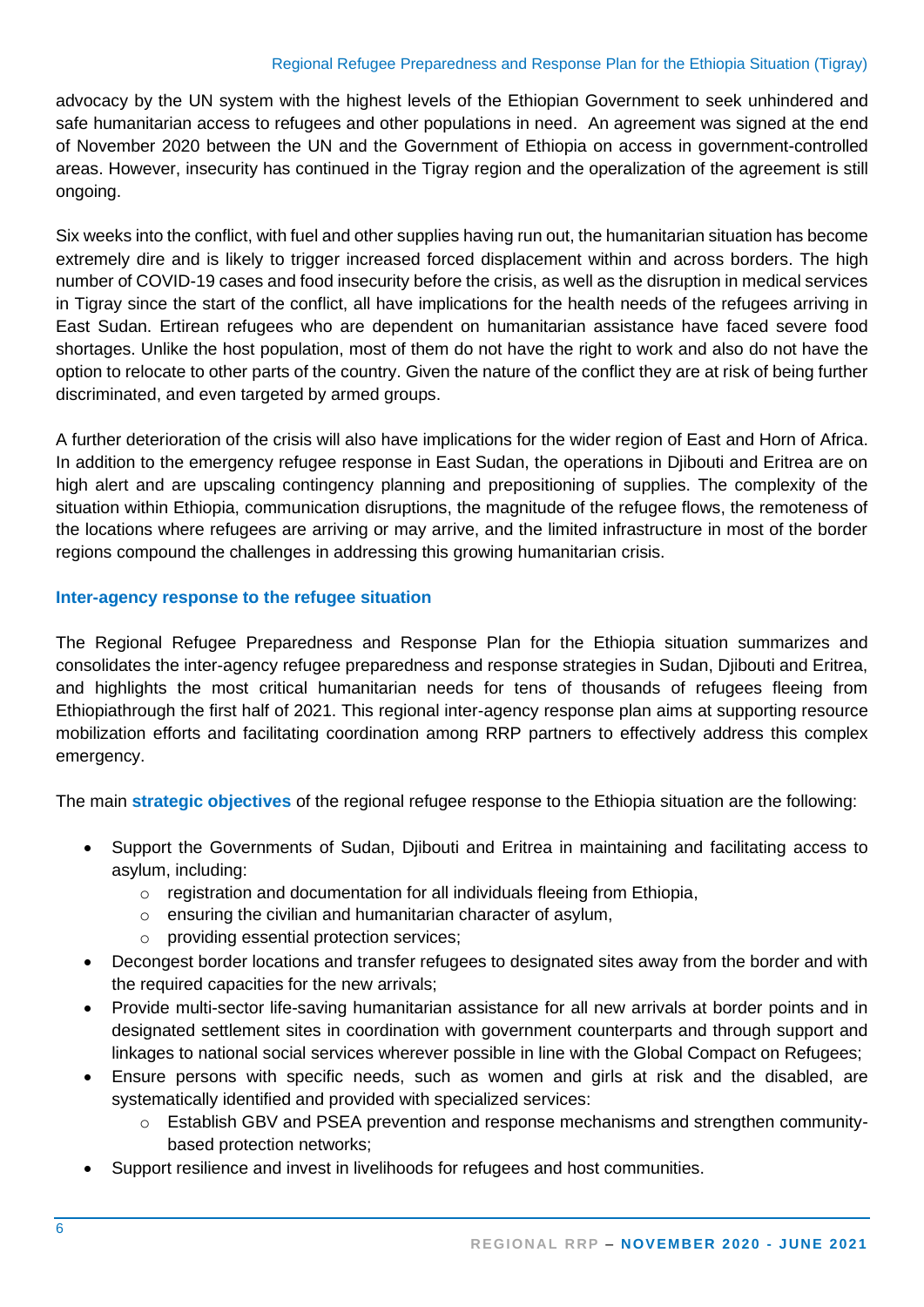Given the high rate of new arrivals in **Sudan**, with over 33,000 refugees having arrived within just ten days of the start of the influx, planning figures for the refugee response through the first six months of 2021 are set at a most-likely scenario of 100,000 refugees arriving to East Sudan by June 2021. A worst-case scenario foresees the arrival of up to 200,000 refugees. While this will mainly include Ethiopians, a smaller number of Eritrean refugees who had been living in Tigray are also fleeing to East Sudan. RRP partners in Sudan have launched an inter-agency [Emergency Refugee Response Plan](https://data2.unhcr.org/en/documents/details/83331) to respond to the Ethiopia situation, appealing for USD 147 million to meet the urgent needs of 100,000 Ethiopian refugees in Sudan. The inter-agency plan provides a multi-sectoral response with over 30 partners, including UN Agencies, national and international NGOs, covering an initial period of 8 months from November 2020 until June 2021. The plan guides partners' programming in response to the refugee influx in East Sudan, minimizes any overlaps in the planned response and ensures that gaps are addressed. The plan will be periodically reviewed and adjusted.

In **Djibouti**, the Refugee Preparedness and Response Plan addresses the needs of 5,000 potential refugee arrivals. In addition to the potential for new refugee arrivals from Ethiopia due to the situation in Tigray, there are Ethiopians transiting through Djibouti who may not be able to return to Ethiopia in the near term. Given the close commercial ties between Djibouti and Ethiopia, thousands of Tigrayan merchants and truck drivers could become stranded in Djibouti if the crisis further escalates. There are also considerable numbers of Ethiopian migrants who arrived in Djibouti after returning from Saudi Arabia and Yemen. Those who are no longer able to return home due to the ongoing conflict in Ethiopia may apply for recognition of refugee status to be considered as "refugees *sur place*" in Djibouti. By mid December, some 200 Ethiopians in Djibouti had indicated their intention to apply for asylum under this arrangement. The Refugee Preparedness and Response Plan in Djibouti was developed on the basis of an inter-agency contingency plan and includes the preliminary financial requirements for partners to ensure preparedness to receive and/or assist up to 5,000 refugees. It complements other initiatives underway, led by the Resident Coordinator, to address the complex situation of irregular migrants in the country, including Ethiopian migrants returning from the Arabian Peninsula, or residing in Djibouti who do not wish to apply for asylum.

In **Eritrea**, given the familial, cultural and language links between the Eritrean and Ethiopian Tigrayans, it is expected that some Ethiopian Tigrayans living near the border might cross into Eritrea to escape the conflict. Some Eritrean refugees residing in Tigray may also return home to avoid the conflict. The Refugee Preparedness and Contingency Plan in Eritrea is based on an inter-agency contingency plan developed by the UN Country Team for various populations in Eritrea and uses an estimate of 5,000-10,000 potential refugee arrivals and refugee returnees from Ethiopia. Financial requirements are not currently included in this Regional RRP, which will be revised accordingly if a refugee response is necessitated.

|                                    | <b>Population</b><br>as of 15 December 2020 | <b>Estimated Population</b><br>as of end of 2020 | <b>Population Planning</b><br><b>Figures as of June</b><br>2021 |  |
|------------------------------------|---------------------------------------------|--------------------------------------------------|-----------------------------------------------------------------|--|
| <b>Assisted Refugee Population</b> |                                             |                                                  |                                                                 |  |
| Eritrea*                           |                                             | -                                                | $10,000*$                                                       |  |
| Djibouti*                          | ٠                                           | ۰                                                | $5,000*$                                                        |  |
| <b>Sudan</b>                       | 50,595                                      | 55,000                                           | 100,000                                                         |  |
| <b>Total</b>                       | 50,595                                      | 55,000                                           | 115,000                                                         |  |

### **Beneficiary Population**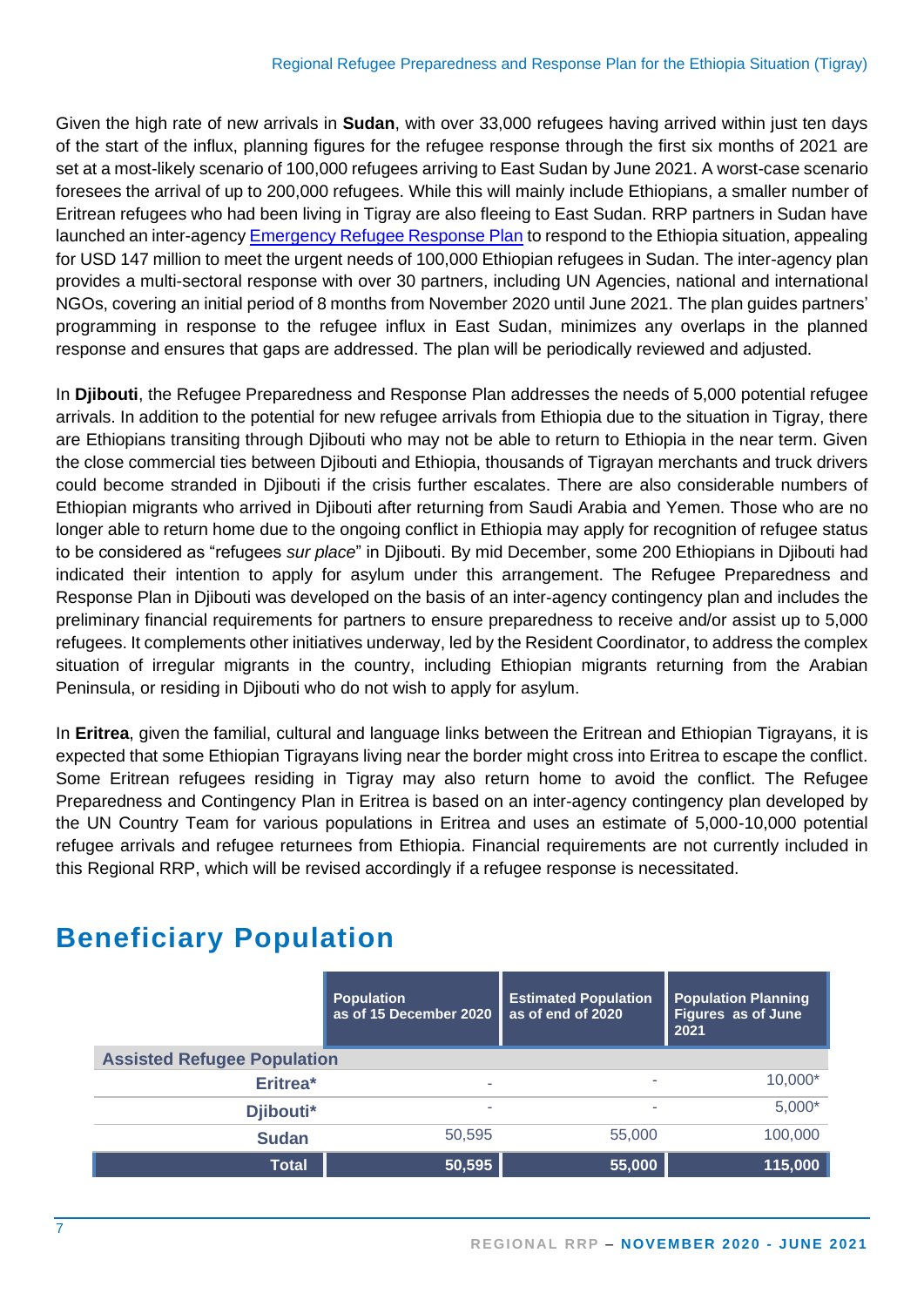| <b>Assisted Host Population</b> |        |        |        |
|---------------------------------|--------|--------|--------|
| Djibouti*                       | 4.150  | 4.150  | 4.150  |
| <b>Sudan</b>                    | 17.500 | 17.500 | 17,500 |
| <b>Total</b>                    | 21,650 | 21,650 | 21,650 |

*\*The planning figures for Eritrea and Djibouti are contingency planning figures. No data is currently available on host population in Eritrea. The planning figure for Sudan is based on arrivals since early November 2020.*

 Based on ongoing household level registration in East Sudan, as of mid-December, the new Ethiopian refugee population in Sudan is estimated to be 31 percent children, with 36 percent women and girls and 64 percent men and boys. In Djibouti, partners anticipate a slightly different population profile, including 45 percent children, 51 per cent women and girls, and 49 per cent men and boys. However, these demographic breakdowns are subject to change as the situation unfolds.

### **Regional Protection and Population Needs**

#### **Sudan**

On 9 November, the first refugees from Ethiopia started to arrive at two border points, Lugdi and Hamdayet, in East Sudan. The refugee influx soon dramatically increased and spread along the extended border in remote locations in Kassala and Gedaref States. As of 15 December, 50,595 Ethiopian asylum-seekers had crossed into East Sudan from the Tigray region in Ethiopia. Refugees continue to arrive to the remote border areas of Hamdayet (35,517) in Kassala State, and Lugdi and Abderafi in Gedaref State (14,376). 702



*"I came here two weeks ago with my sister. We heard the heavy weapons firing in the city and then we fled."An Ethiopian refugee, , makes tea for her family outside their temporary shelter at Um Raquba camp in Al Qadarif state, Sudan. © UNHCR/Will Swanson*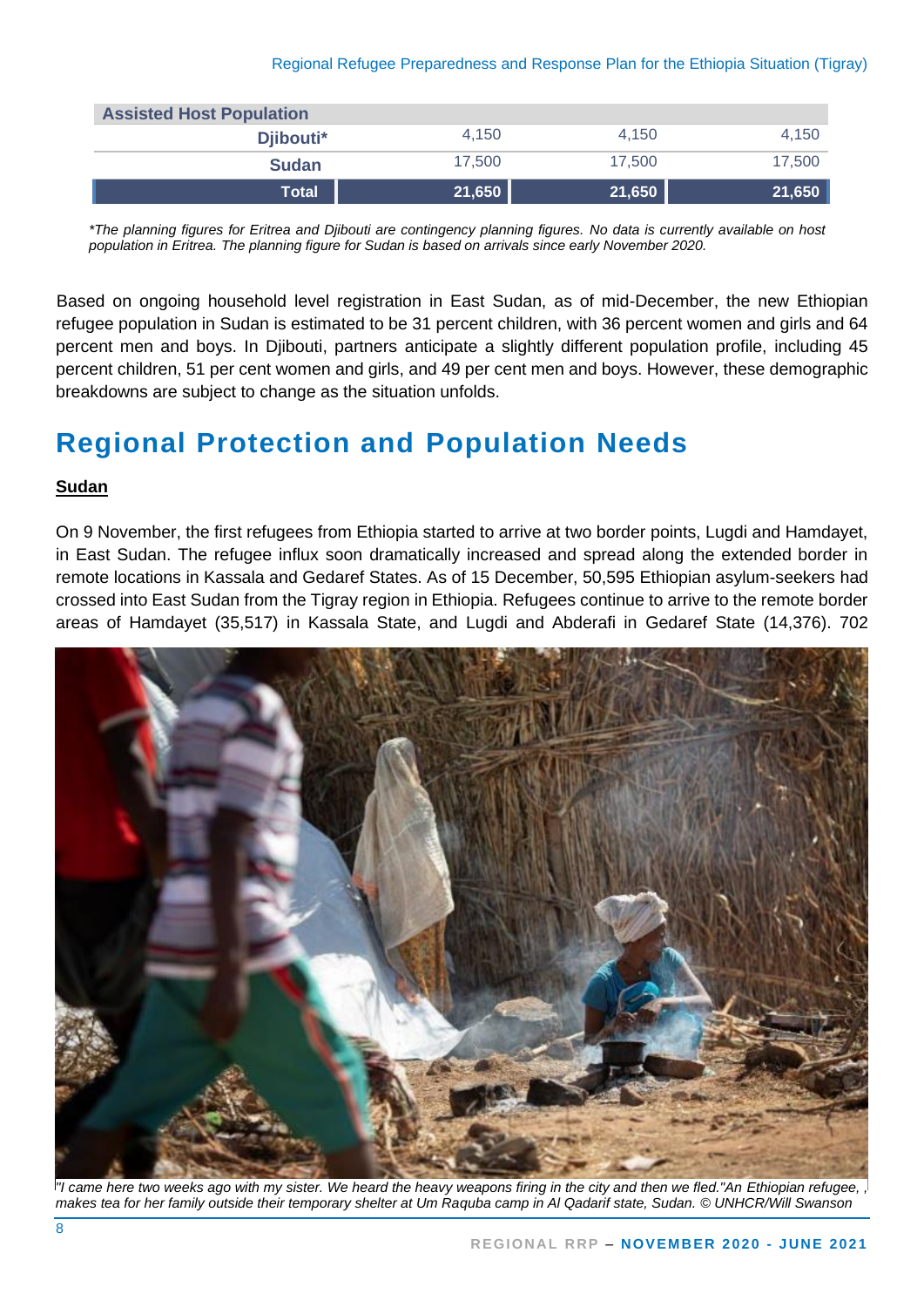Ethiopians were received in Blue Nile State. A small number of Eritrean refugees who fled from Ethiopia have also been registered.

The large-scale refugee influx adds to the considerable challenges the region is already facing. Prior to this crisis, East Sudan already hosted over 133,000 refugees, most from Eritrea, living in nine camps and urban areas. Sudan is also facing severe economic difficulties, compounded by the COVID-19 pandemic. The 2021 Humanitarian Needs Overview (HNO) estimates over 12.7 million people in need, an increase of a third compared to 2020. One million of the people in need in Sudan are refugees.

The refugees arriving in Sudan originate mainly from the Tigray region in Ethiopia, including some Ethiopians who come from elsewhere in Ethiopia and were residing in Tigray. Some Eritrean refugees who were residing in Tigray have also been registered among the new arrivals in Sudan. RRP partners continue to identify specific protection needs among the new arrivals and refer pregnant and lactating women, people with disabilities, unaccompanied children, older people and SGBV survivors to specialized protection services.

A number of unaccompanied or separated children have been identified among the new arrivals, and there is a significant portion of single households. Many have been separated from family members during their flight and are concerned about their whereabouts. They did not have time to prepare their flight and left spontaneously with few belongings, if any. The majority of the new arrivals are exhausted and hungry, and many express strong fears, report serious threats to their safety and/or have witnessed violence.

RRP partners are responding to the diverse health and protection concerns, providing specialized child protection services, family tracing services and alternative care, developing Sexual and Gender Based Violence (SGBV) prevention, risk mitigation and response mechanisms, and providing Mental Health and Psychosocial Support Services (MHPSS).

Communicating with communities and accountability to displaced communities is critical in the emergency response to ensure that affected populations, especially marginalized groups, are able to make informed decisions. Measures, including tools to capture communities' voices, will also be used to inform the decisionmaking of RRP partners.

#### **Djibouti**

It is expected that most new arrivals will be Tigrayans residing in neighbouring regions of Ethiopia (i.e Afar, Dire Dawa and Somali regions), fleeing persecution and/or security issues. The other profile of Ethiopian refugees is anticipated to be migrants seeking asylum because of inability to return home due to the conflict. This group would likely include a significant portion of male and female youth and single headed households, including unaccompanied children. RRP partners would prioritise responding to immediate protection and essential needs, such as family tracing, child protection, SGBV prevention and response, and health care including mental health.

### **Regional Response Strategy and Priorities**

#### **Regional Protection Framework**

#### **Sudan**

RRP partners are working closely with the Government of Sudan to respond to the large refugee influx. In the Hamdayet transit centre at the border, and the Village 8 site near the Lugdi border crossing, registration is conducted, and essential humanitarian assistance (food and CRIs), specialized protection services, and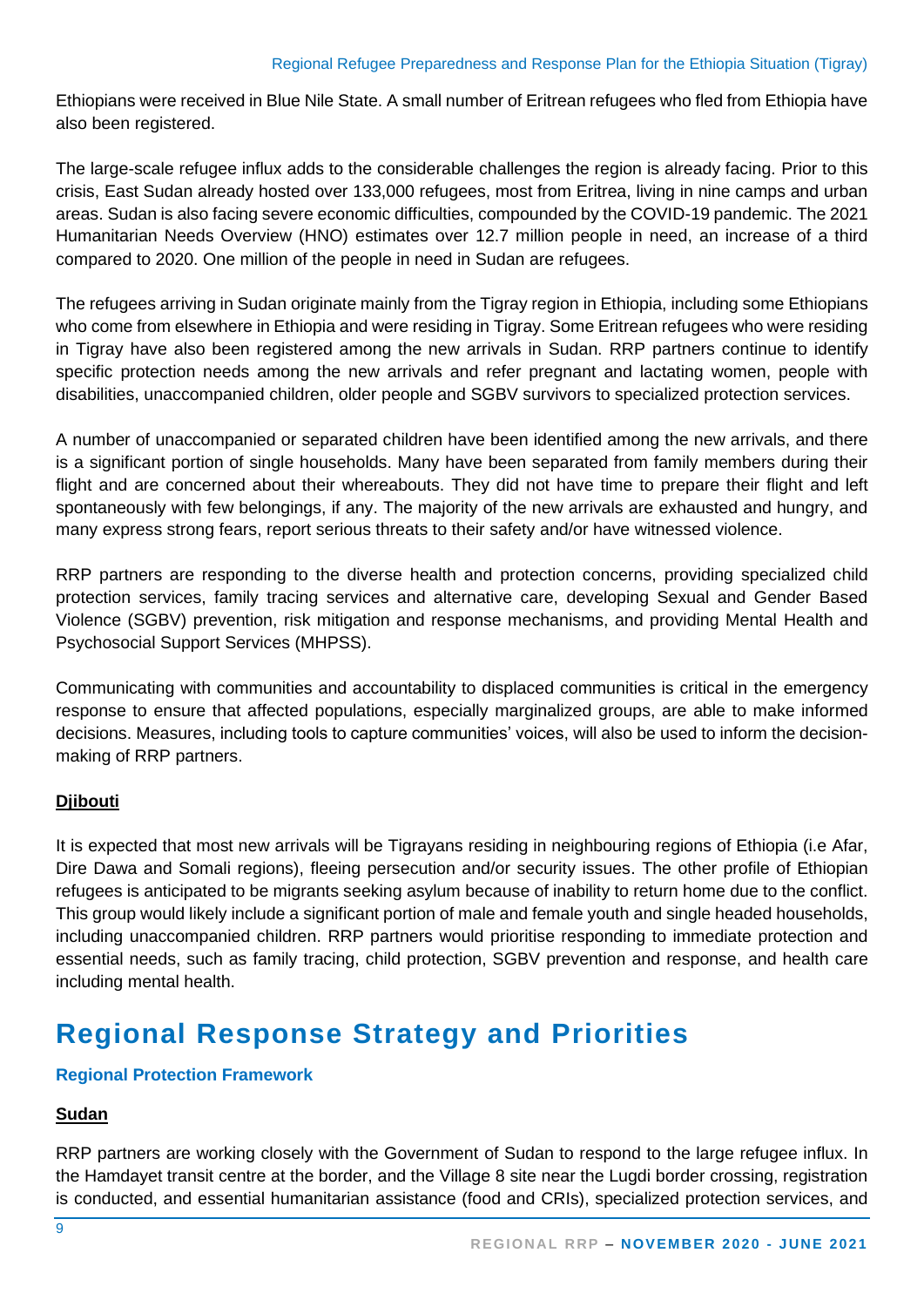onward transport to Um Raquba are provided. When Um Raquba reaches its capacity (30,000), a new site will be established, probably at Tenaitba. UNHCR is registering new arrivals using its electronic registration and case management system (ProGres v4 reception module) at household level. Border monitoring activities continue as additional crossing points are identified.

COVID-19 temperature screenings are in place at the entry point in Hamdayet for new arrivals. RRP partners distribute soaps and masks to new arrivals and conduct awareness sessions on COVID-19 prevention measures, as well as safe water chain and food handling.

Together with the Sudanese Commissioner of Refugees (CoR), RRP partners have set up a new settlement in Um Raquba, about 70 km away from the Ethiopian border. As of 15 December, 17,585 refugees had been transferred from Hamdayet, Abderafi and Village 8 transit centers at the border to Um Raquba.

Many refugees have expressed a preference to remain near the border. Some are still waiting for loved ones from whom they have been separated, others have brought with them various agro-based livelihood assets (animals, crop harvests, equipment) and/or would hope to be able to return home soon to secure properties that were left in a hurry. Dialogue sessions are ongoing with the refugee population to provide information on the services available at Um Raquba and on the Government's request that refugees relocate away from the border areas. These transfers are important for security reasons, including to maintain the civilan character of the refugee settlement and avoid incursions by armed elements. Border monitoring will continue to identify new arrivals and protection issues to be addressed.

As supplies are airlifted in, family tents are being set up in Um Raquba to relocate families from communal shelters. In addition to shelter, refugees' most urgent needs are food and clean water. RRP partners are providing health and nutrition services, as well as hygiene and other non-food kits. Upscaling of WASH provisions is also of critical importance to prevent the spread of COVID-19. Latrines are being set up. There is an urgent need to increase nutrition and food assistance at all sites. Despite the rapid upscaling of humanitarian assistance, critical gaps remain in all sectors. The large refugee influx in the first weeks of the crisis overwhelmed capacities on the ground, but with daily arrivals fluctuating between 166-256 in the second week of December, the refugee response is being consolidated.

RRP partners are identifying specific protection needs among the new arrivals and refer pregnant women, people with disabilities, unaccompanied children and older people to specialized protection and/or health services. Protection desks and additional protection monitoring by mobile teams provide further support to refugees with specific needs. The protection desks also facilitate the registration process, in particular for persons with specific needs, and provide information on legal, GBV and gender equality issues, and on rights and obligations of refugees in the country of asylum. Given the high number of family separations, family tracing, reunification and alternative care support mechanisms are being enhanced.

In order to address the situation of the high number of unaccompanied or separated children (UASC) best interest assessments are carried out, and many UASCs have been placed in foster care in Hamdayet and Um Raquba. There is a need to provide safety nets in communities, expand temporary group care arrangements in the new communal shelters until family-based care can be found. NFI, shelter, clothing and specialised psychosocial support are being prioritised for foster families to ensure the children are safely accommodated and receive the care they need.

In Hamdayet, RRP partners are providing education and play activities. A child friendly corner has attracted a large number of children. In Um Raquba, RRP partners are operating two primary schools from grade 1 to 8 with students from 6 to 13 years old. The schools operate in two shifts, using an informal curriculum and had already enrolled 1,100 children by the beginning of December.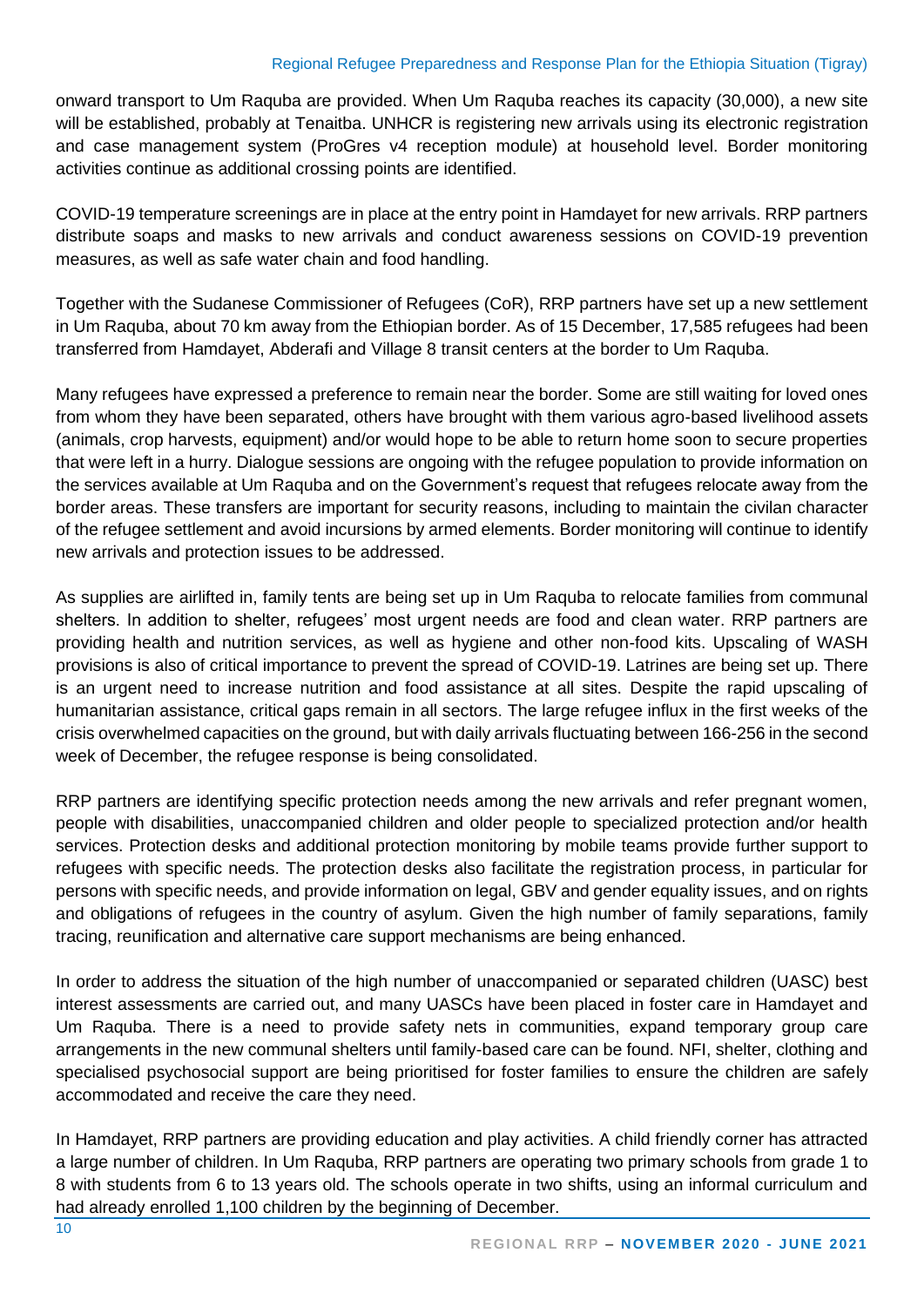RRP partners are working with community leaders to set up gendered and sectoral sub-committees, such as a women's network and a community-based policing/patrolling system in Um Raquba camp. These structures aim to facilitate community mobilization, to ensure more effective communication with communities, and to help timely identification and referral of issues related to access to basic services and safety, especially for persons at heightened risk.

The high dependence of refugees on firewood and charcoal as the main source for cooking puts pressure on the natural environment, creating tensions between refugees and host communities over usage of natural resources. This also poses protection risks for women and children when collecting firewood. Refugees will therefore receive liquefied biogas (LBG) as an alternative cooking fuel and receive awareness trainings on fuel efficient stoves.

#### **Djibouti**

In Djibouti, RRP partners have developed a response strategy to ensure refugees' access to the territory and to asylum, maintain the civil and humanitarian character of asylum, provide for the registration and documentation of asylum-seekers, identify persons with specific needs, ensure the protection of children, and prevent and respond to SGBV. The response strategy includes the essential services to be provided to refugees at the reception sites and beyond (shelter, health and nutrition services, water, education) and aims to strengthen the self-reliance of refugees from the outset.

In Djibouti, the main border points Galafi, Balho and Guelile are located in areas with weak infrastructure, lack of social services and very dry and hot climate. The Government of Djibouti has therefore decided that following reception and registration (including the identification of persons with specific needs) at border points, the refugees will be transferred after a maximum of 72 hours to the refugee village of Holl Holl, which has a capacity to accommodate 5,000 additional refugees. In case of a larger influx, additional capacity will be created with new sites in Kontali and in Dorra already identified by the Government.

During the emergency phase of the refugee response, essential services will be provided including food, water (construction of distribution points), sanitation (construction of showers and latrines), health (including COVID-19 screening), shelter, NFIs and protection (including family tracing, child protection services, separation of any combatants) and education programmes. Preparedness actitivies include the procurement of tents for reception, shelters and child friendly spaces/schools; core relief items; water truck; essential medicines; and supplies for latrine construction.

#### **Eritrea**

The most likely entry points for refugees include Senafe-Zalambessa and various informal crossing points along the border, between Lalay Gash sub-zoba to the West and Ghelaelo sub-zoba to the East. There is also a possibility of some movements into Eritrea at Um Hajer to the West, as well as through the Afar region into Southern Red Sea zoba. The envisaged support for refugees and host communities includes setting up shelter and other support infrastructure, distribution of core relief items, and protection, education, food security, health and nutrition interventions among others.

The contingency plan and preliminary response strategy developed by the UN Country Team would need to be further elaborated in consultation with the Goverment of Eritrea, which has a long history and experience of hosting refugees from the Horn of Africa.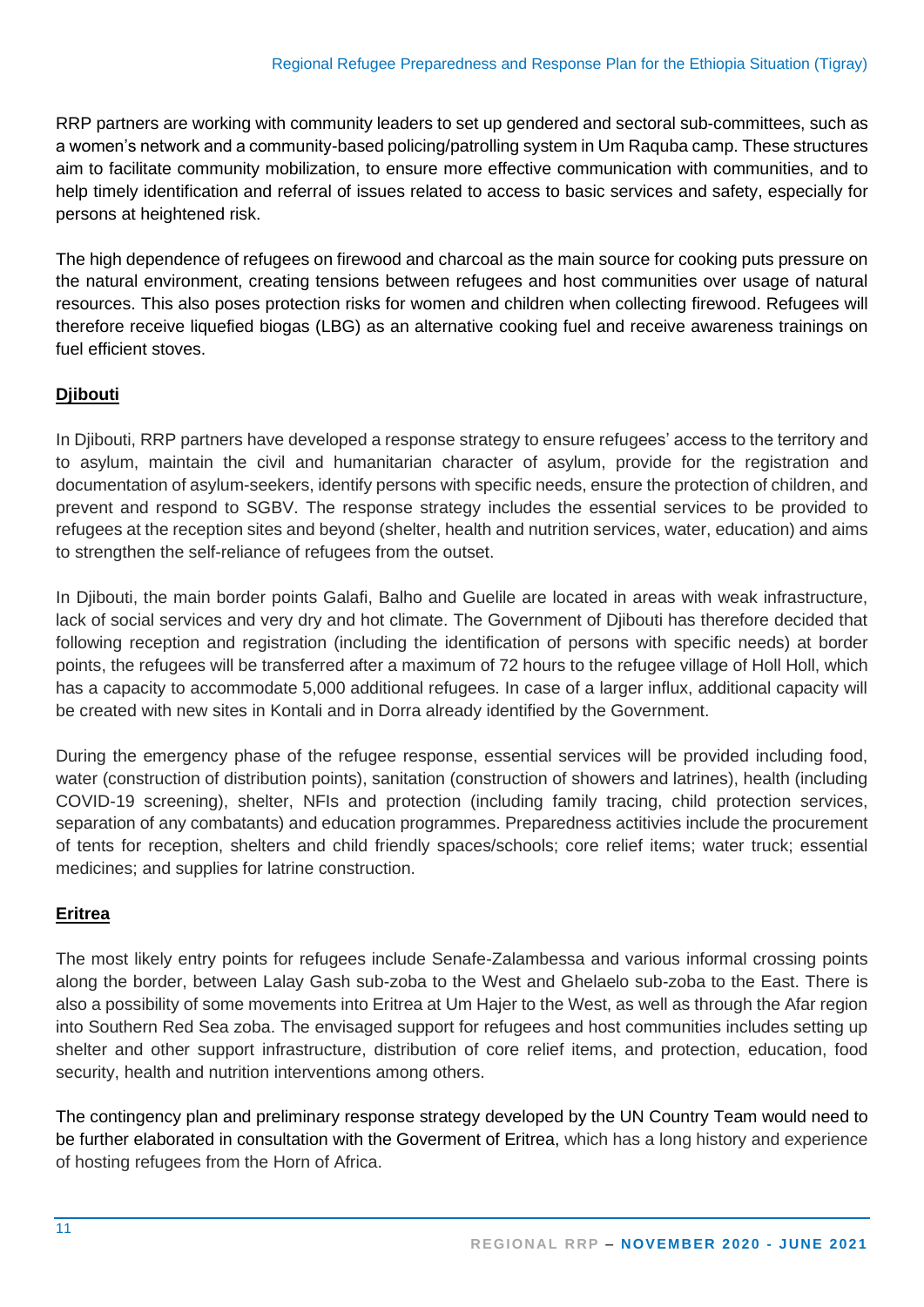#### **Strengthening Livelihoods and Resilience**

#### **Sudan**

Many Ethiopian refugees arriving in East Sudan are farmers. Some have arrived with their agro-based livelihood assets, including livestock and crop harvests. Lifesaving livestock support and measures are needed, including prevention of transboundary animal diseases, livestock vaccination and treatment. Refugees also need support to safely store the harvests they have brought with them.

To address these issues and ensure expansion of economic opportunities for the eastern region of Sudan, RRP partners have established a Food Security and Livelihoods working group. RRP partners have prioritized the following interventions in the refugee response:

- Lifesaving livestock support
- Distribution of containers for storage of harvested crops and seeds
- Income generating activities
- Awareness raising and training on fuel efficient stoves
- Rehabilitation of pasture and rangeland
- Supporting the development of natural resource management plans
- Extending technical assistance to hosting communities
- Cash-based interventions to strengthen the resilience of the refugees and their host communities

#### **Djibouti**

The 2017 Refugee Law in Djibouti provides that employment/access to work is a fundamental right of refugees and asylum-seekers. Strenthening self-reliance through supported livelihood opportunities and inclusive socio-economic development is a strategic objective of the refugee response in Djibouti. The following interventions are prioritized:

- Cooperation with development and humanitarian agencies to bolster and implement inclusive livelhoods program
- Support vocational and professional training to build skills that are relevant to the market demand in terms of employment and entreneurship
- Support entreurship skills development and access to micro-finance to develop businesses
- Cash-based interventions to strengthen the resilience of the refugees and their host communities

#### **Host Communities**

#### **Sudan**

Local host communities have been welcoming the newly arrived refugees and providing generous support. In the border area close to Hamdayet, new arrivals have initially been hosted by communities in nearby villages.

Whereas the Government largely applies an encampment policy, RRP partners are promoting area-based approaches that will also support the host communities. For example, health services in Um Raquba will serve both refugees and host communities, including referrals of emergency cases. In Hamdayet, the water system that had not been functioning is being rehabilitated to cover the water needs of refugees and host communities. In Um Raquba, RRP partners are looking for urgent alternatives to water trucking, including connecting to the existing network and/or developing a more sustainable water provision system that would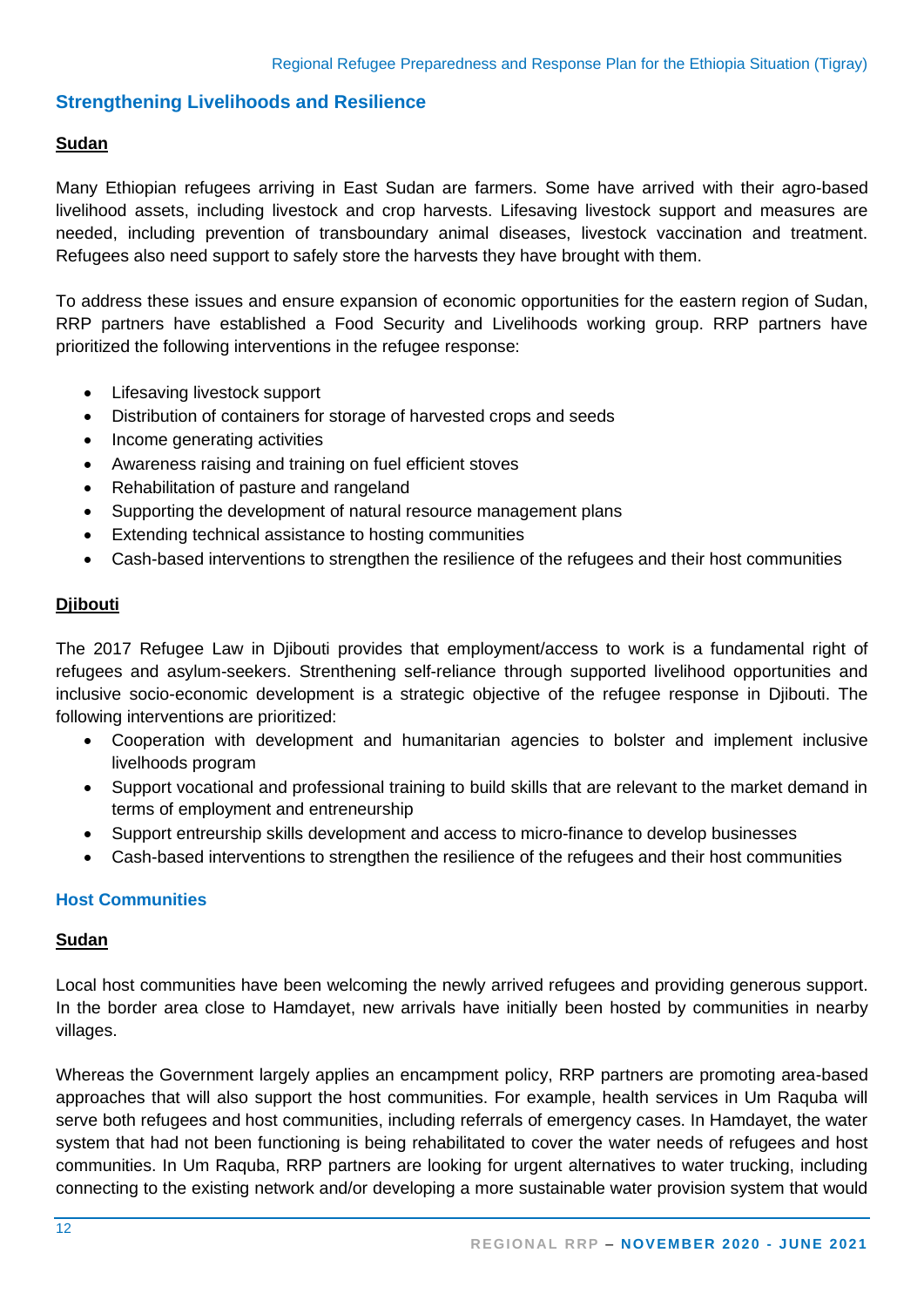benefit refugees and the host community alike. Government health clinics are being supported and reinforced to serve the refugee population alongside host communities.

#### **Djibouti**

In general, refugees in Djibouti co-exist peacefully with the host communities. Refugees and asylum-seekers in Djibouti are a diverse population in terms of nationality, culture, socio-economic background and language. Ethiopians currently represent 33 percent of the refugee population in Djibouti. The refugee villages at Ali Addeh and Holl Holl are much larger in terms of population than the nearby host community villages.

The refugee villages are located in regions facing harsh weather conditions, coupled with poor infrastructure, limited access to services, livelihood opportunities and a high level of poverty. Host communities struggle with the same challenges and multi sectoral assistance is aimed at supporting both populations.

### **[Coordination](http://www.unhcr.org/syriarrp6/docs/syria-rrp6-strategic-overview.pdf#J)**

At the regional level, Regional RRP partners meet periodically to update each other on relevant developments, coordinate refugee planning and response, and undertake joint advocacy initiatives and resource mobilization efforts to address this new refugee situation in an effective manner. The regional interagency coordination mechanism builds on close consultation processes at country-levels.

In **Sudan**, the Sudanese Commissioner of Refugees (CoR) and UNHCR lead the refugee response, in collaboration with RRP partners, in accordance with the Refugee Coordination Model. COR and UNHCR cochair the Refugee Consultation Forum (RCF), which is the main inter-agency coordination mechanism for macro-level response planning, coordination, and policy and guidance development. COR and UNHCR will continue to lead inter-agency planning, monitoring and reporting in the context of the refugee response in Sudan.

Operational coordination of the multi-sector refugee response at field level takes place in the Refugee Working Group (RWG) co-chaired by UNHCR and COR in Gedaref, with a sub-group established in Gedaref. Community refugee structures are also established with whom RRP partners interact on a variety of issues related to protection and assistance services.

In **Djibouti**, inter-agency coordination mechanisms have been established in Djibouti city and in Ali-Sabieh. The meetings are co-chaired by the Executive Secretary of the National Refugee Office (ONARS) and UNHCR to discuss the planning and response to this refugee crisis in close coordination with the UN Resident Coordinator, UN agencies and NGOs, including development actors.

In **Eritrea**, the Refugee Preparedness and Contingency Plan is coordinated by UNHCR under the overall leadership of the Office of the UN Resident Coordinator, who would offer support to the Government on behalf of the UN Country Team in the event of a refugee influx.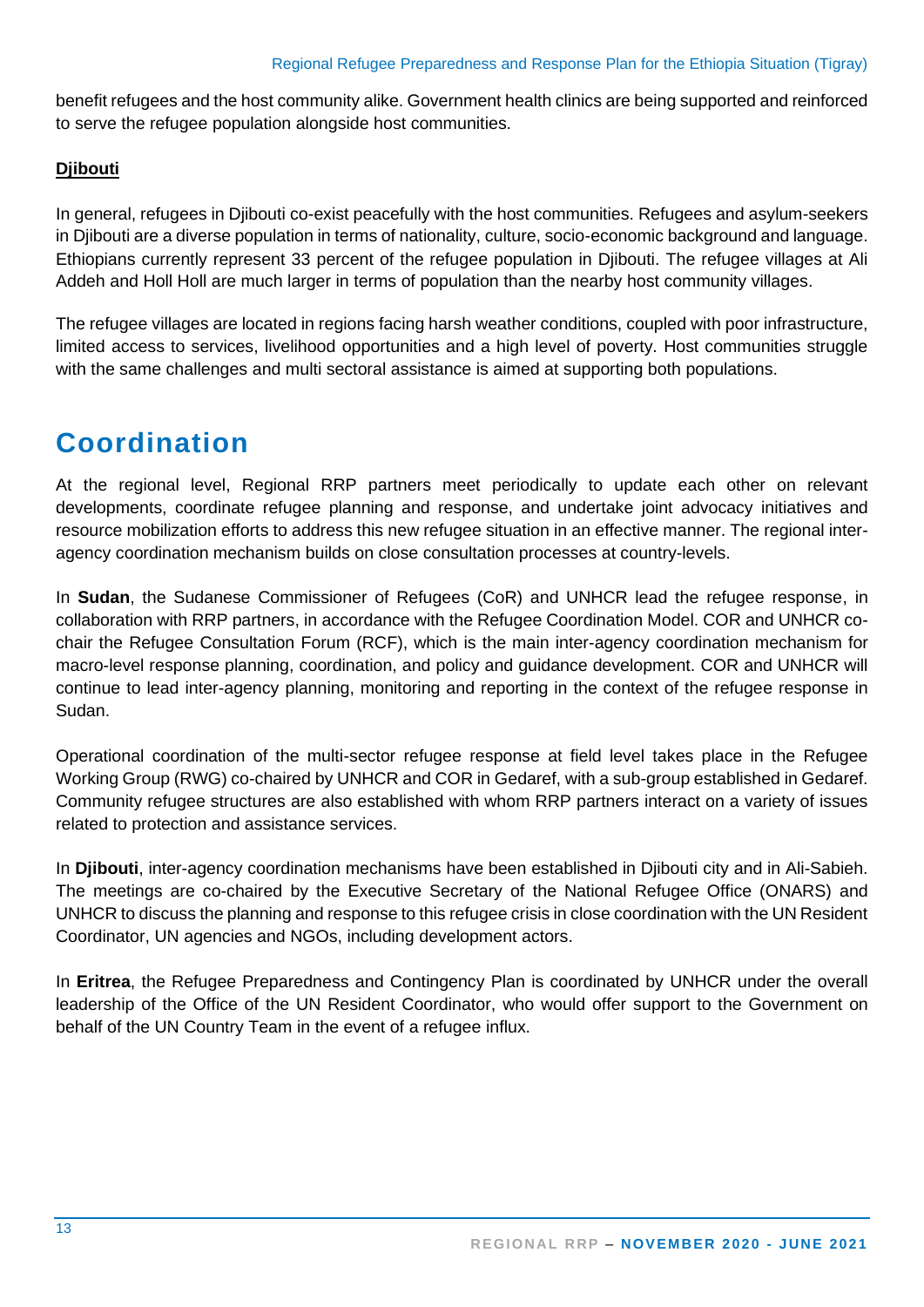

*A four-year-old Ethiopian refugee sits with her family at Hamdayet border reception centre in Sudan, after fleeing their village. © UNHCR/Will Swanson*

### **Regional Financial Requirements: Nov 2020 – Jun 2021**

### **By Country and Type**

| <b>Country of Asylum</b> | <b>Preparedness</b> | <b>Response</b> | <b>Total Requirements</b><br>(in USD) |
|--------------------------|---------------------|-----------------|---------------------------------------|
| Djibouti                 | 2,061,973           |                 | 2,061,973                             |
| Sudan                    |                     | 153,605,592     | 153,605,592                           |
| <b>TOTAL</b>             | 2,061,973           | 153,605,592     | 155,667,565                           |

*The Sudan requirements include USD 6 million for UNHCR's initial response in 2020 that were not included in the Sudan countrylevel Nov 2020 – Jun 2021 Emergency Refugee Response Plan. Preparedness/Response requirements for Eritrea will be included in subsequent revisions of the Regional RRP in the event of a refugee influx and UNCT response.*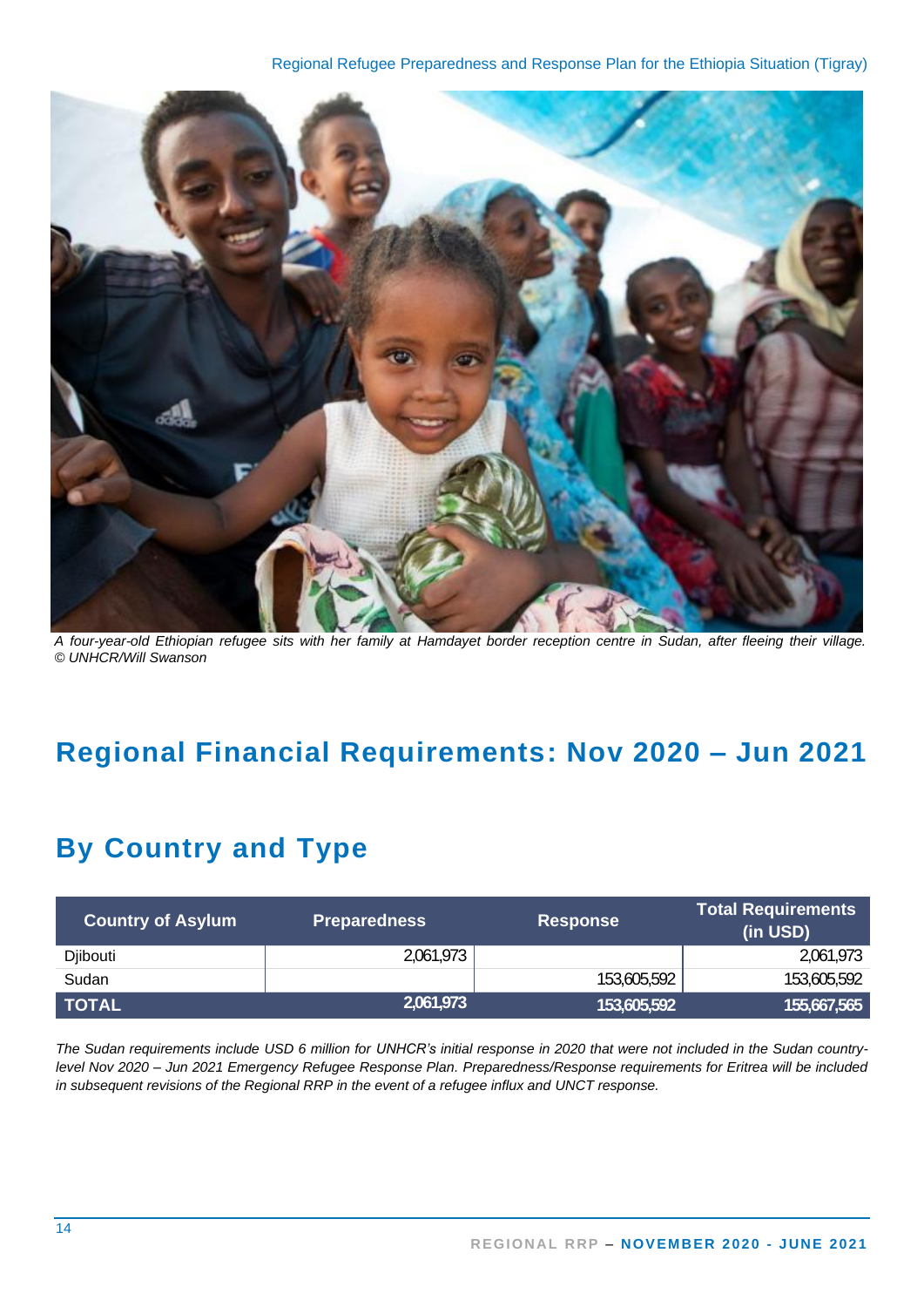### **By Sector and Type**

| <b>Sector</b>                 | <b>Preparedness</b> | <b>Response</b> | <b>Total Requirements</b><br>(in USD) |
|-------------------------------|---------------------|-----------------|---------------------------------------|
| <b>CCCM</b>                   |                     | 3,963,296       | 3,963,296                             |
| Education                     | 41,069              | 3,197,918       | 3,238,987                             |
| Energy and environment        |                     | 4,404,341       | 4,404,341                             |
| Food Security and Livelihoods | 200,000             | 15,271,588      | 15,471,588                            |
| <b>Health and Nutrition</b>   | 233,475             | 32,644,889      | 32,878,364                            |
| Logistics                     | 400,000             | 7,140,151       | 7,540,151                             |
| Protection                    | 293,750             | 24,953,835      | 25,247,585                            |
| Shelter and NFI               | 358,679             | 17,681,804      | 18,040,483                            |
| Staffing/Admin                | 200,000             | 1,000,000       | 1,200,000                             |
| <b>WASH</b>                   | 335,000             | 43,347,769      | 43,682,769                            |
| <b>Grand Total</b>            | 2,061,973           | 153,605,592     | 155,667,565                           |

### **By Agency and Country**

| Organization                | <b>Djibouti</b><br>(Preparedness) | <b>Sudan</b><br>(Response) | <b>Total</b> |
|-----------------------------|-----------------------------------|----------------------------|--------------|
| <b>ADRA</b>                 |                                   | 493,500                    | 493,500      |
| <b>ARC</b>                  |                                   | 1,650,000                  | 1,650,000    |
| <b>BPWO</b>                 |                                   | 434,727                    | 434,727      |
| <b>CARE</b>                 |                                   | 1,604,000                  | 1,604,000    |
| <b>COOPI</b>                |                                   | 697,455                    | 697,455      |
| <b>CWW</b>                  |                                   | 1,085,000                  | 1,085,000    |
| <b>DRC</b>                  |                                   | 3,350,000                  | 3,350,000    |
| <b>FAO</b>                  |                                   | 2,875,050                  | 2,875,050    |
| <b>HOPE</b>                 |                                   | 550,000                    | 550,000      |
| <b>IOM</b>                  |                                   | 7,000,000                  | 7,000,000    |
| <b>IRW</b>                  |                                   | 3,225,000                  | 3,225,000    |
| Jasmar                      |                                   | 255,160                    | 255,160      |
| Medair                      |                                   | 300,000                    | 300,000      |
| <b>Mercy Corps</b>          |                                   | 1,610,000                  | 1,610,000    |
| <b>NCA</b>                  |                                   | 1,245,000                  | 1,245,000    |
| <b>NRC</b>                  |                                   | 8,000,000                  | 8,000,000    |
| Plan International          |                                   | 1,900,000                  | 1,900,000    |
| <b>Relief International</b> |                                   | 2,000,000                  | 2,000,000    |
| Save the Children           |                                   | 3,925,000                  | 3,925,000    |
| <b>UNDP</b>                 |                                   | 900,000                    | 900,000      |
| <b>UNFPA</b>                |                                   | 4,680,000                  | 4,680,000    |
| <b>UNHCR</b>                | 1,411,973                         | 55,310,650                 | 56,722,623   |
| <b>UNICEF</b>               | 300,000                           | 20,439,039                 | 20,739,039   |
| <b>UNOPS</b>                |                                   | 5,000,000                  | 5,000,000    |
| <b>UNWomen</b>              |                                   | 528,580                    | 528,580      |
| <b>UPO</b>                  |                                   | 851,000                    | 851,000      |
| <b>WFP</b>                  | 200,000                           | 14,805,376                 | 15,005,376   |
| WHH                         |                                   | 3,674,225                  | 3,674,225    |
| <b>WHO</b>                  | 150,000                           | 3,208,700                  | 3,358,700    |
| <b>ZOA</b>                  |                                   | 2,008,130                  | 2,008,130    |
| <b>Total</b>                | 2,061,973                         | 153,605,592                | 155,667,565  |